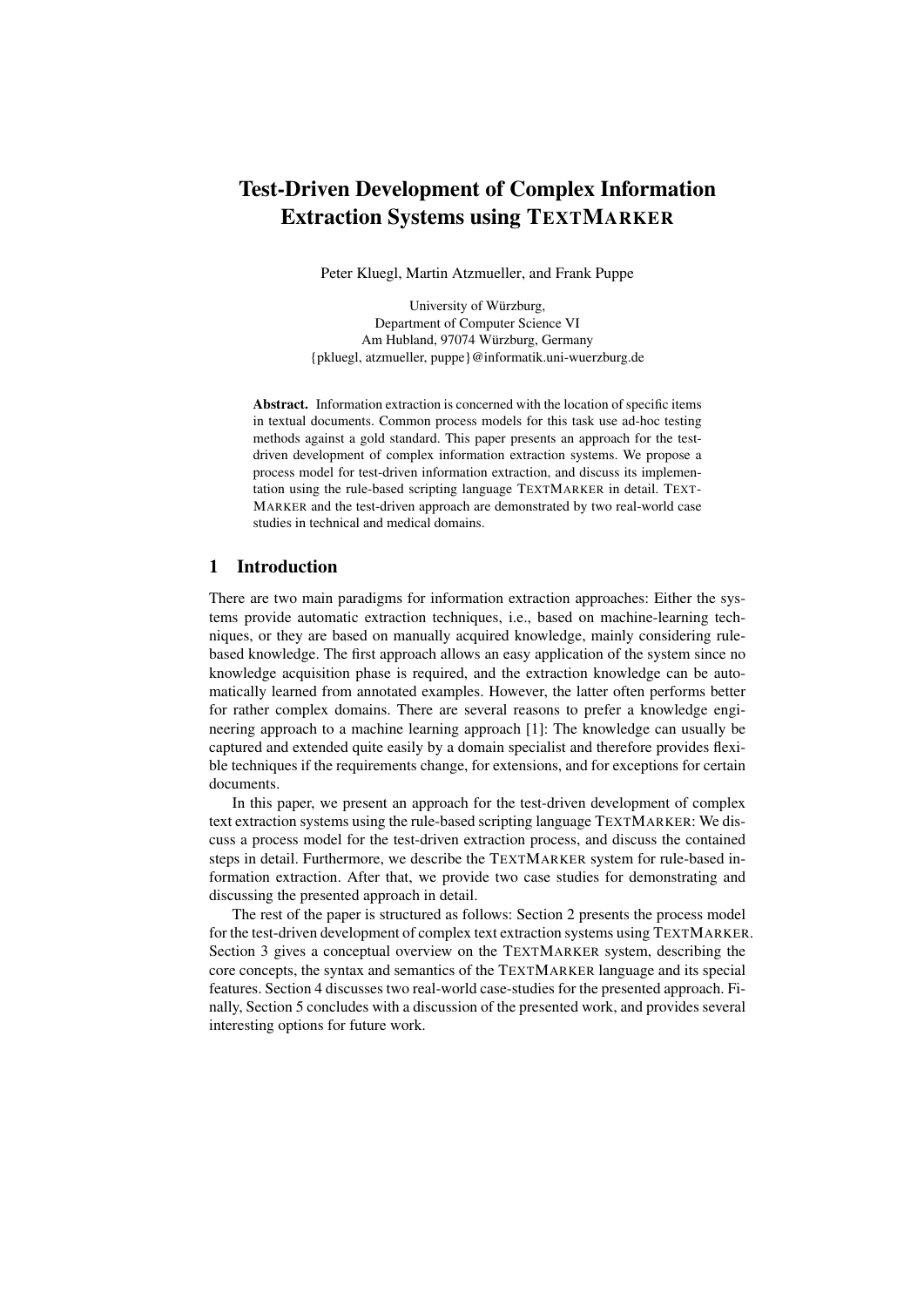# 2 Test-Driven Process Model

In the following section, we describe the process model for test-driven development of complex text extraction systems using TEXTMARKER. We distinguish two roles, the knowledge engineer and the domain specialist. The latter is concerned with the annotation, selection, and formalization of documents/test cases, whereas the former performs the development and incremental refinement of the rule base for text extraction. The process is shown in Figure 1, and discussed below.



Fig. 1. Process Model: Semi-Automatic Rule-Based Instance Generation from Texts

- Document Selection: The document selection steps provides a subset of the cases contained in the text corpus that are applied as test cases later. Synthetic cases can also be added (as test cases), therefore new cases can also be easily integrated for coping with new requirements. For document selection also cluster techniques can be applied in order to select a limited, heterogeneous and diverse set of cases.
- Annotation: During the annotation step, the domain specialist selects text fragments and assigns pre-specified types (i.e., annotations) to these. Each added annotation is either an input type (pre-specified information) or an output type (expected result). Input annotations are used for testing specific features/rules in their context (unit-tests). Output types are the *expected* types of the test. Visual editors allow the user to annotate the text interactively.
- Rule Acquisition: During the rule acquisition step new extraction rules are formalized, tuned and refined according to the given test corpus based on the results of the subsequent quality management and debugging steps.
- Quality Management: In the quality management step, the knowledge engineer assesses the correctness and completeness of the system based on the set of formalized test cases. Also, erroneous test cases that were marked during the quality management step can be incrementally corrected.
- Debugging: The debugging step is mainly concerned with debugging specific rules. The information about rule applications and their contexts can significantly help for the improvement of the rule base and also for correcting test cases.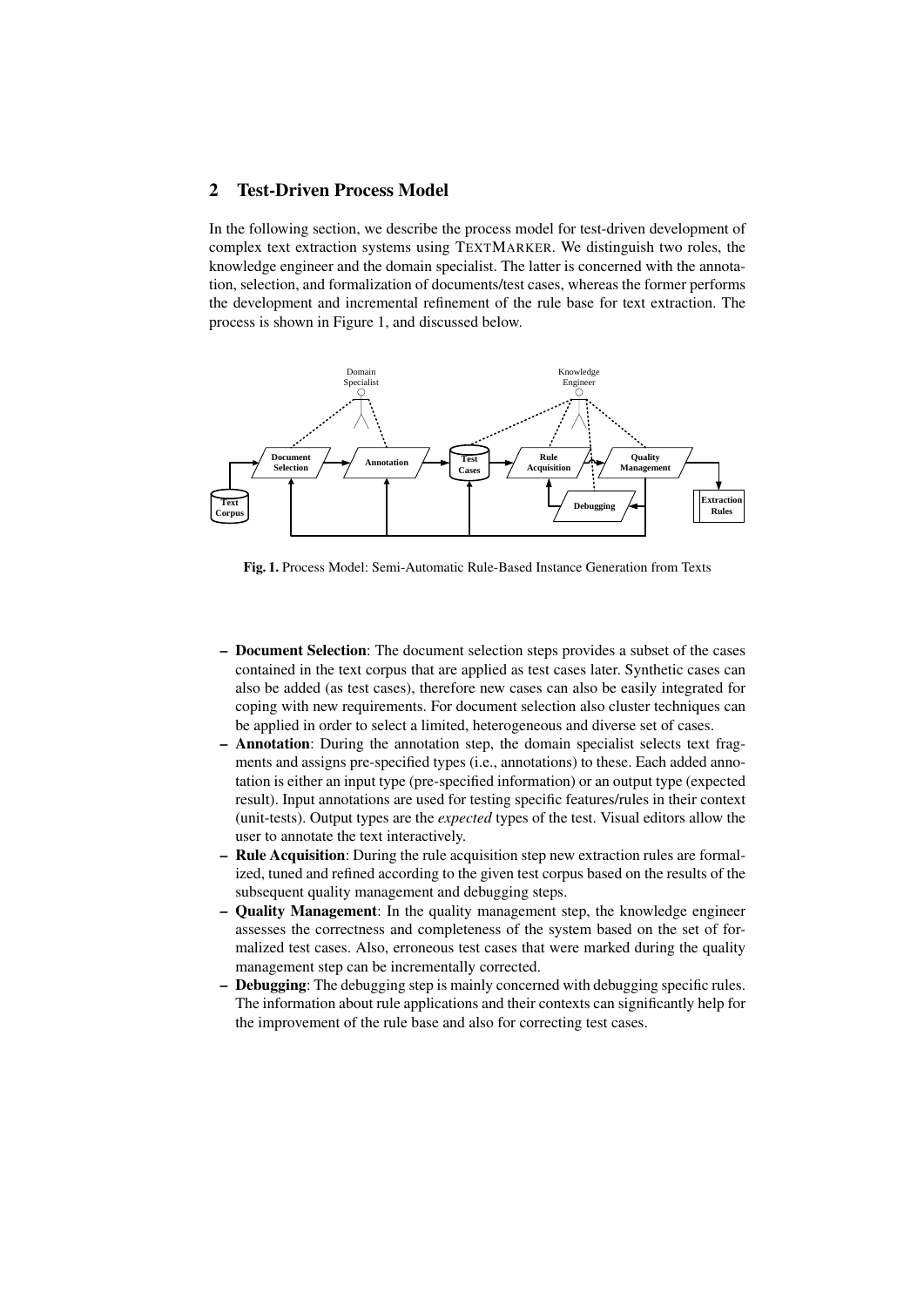# 3 Conceptual Overview on the TEXTMARKER System

Whenever humans perform manual information extraction they often apply a strategy according to a *highlighter metaphor*: First, relevant headlines are considered and classified according to their content by coloring them with different highlighters. The paragraphs of the annotated headlines are then considered further. Relevant text fragments or single words in the context of that headline can then be colored. Necessary additional information can be added that either refers to other text segments or contains valuable domain specific information. Finally the colored text can be easily analyzed concerning the relevant information. The TEXTMARKER  $<sup>1</sup>$  system tries to imitate this</sup> manual extraction method by formalizing the appropriate actions using *matching rules*: The rules mark sequences of words, extract text segments or modify the input document depending on textual features.

The current TEXTMARKER implementation is based on a prototype described in [2] that supports a subset of the TEXTMARKER language described below. The present TEXTMARKER system is currently being extended towards an integration as a UIMA (*Unstructured Information Management Architecture*) component [3]. The default input for the TEXTMARKER system is semi-structured text, but it can also process structured or free text. Technically, HTML is often used as a input format, since most word processing documents can be easily converted to HTML.

In the following sections we first give a conceptual overview on the TEXTMARKER language by introducing its core concepts. After that, we discuss the syntax and the semantics of the TEXTMARKER language in detail, and provide some illustrating examples. Next, we present special characteristics of the language that distinguishes the TEXTMARKER system from other common rule based information extraction systems.

### 3.1 Core TEXTMARKER Concepts

As a first step in the extraction process the TEXTMARKER system uses a scanner to tokenize the input document and to create a stream of basic symbols, providing the initial feature selection. The types of the possible tokens are predefined by a manually created taxonomy of annotation types. Annotations simply refer to a section of the input document and assign a type or concept to the respective text fragment. Figure 2 shows an excerpt of a basic annotation taxonomy: For example, *CW* describes all tokens, that contain a single word starting with a capital letter, *MARKUP* corresponds to HTML/XML tags, *ANY* combines all symbols that are not classified as *MARKUP* and *PM* refers to punctuation.

Using the taxonomy, the knowledge engineer is able to choose the most adequate types and concepts when defining new matching rules. If the capitalization of a word, for example, is of no importance, then the annotation type *W* that describes words of any kind can be used. The initial scanner creates a basic set of annotations that are used by the matching rules of TEXTMARKER. Most information extraction applications require domain specific concepts and annotations. Therefore, the knowledge engineer is able to define new annotation types depending on the requirements of the given domain. These types can then be flexibly integrated in the taxonomy of annotation types.

<sup>&</sup>lt;sup>1</sup> textmarker is a common german word for a highlighter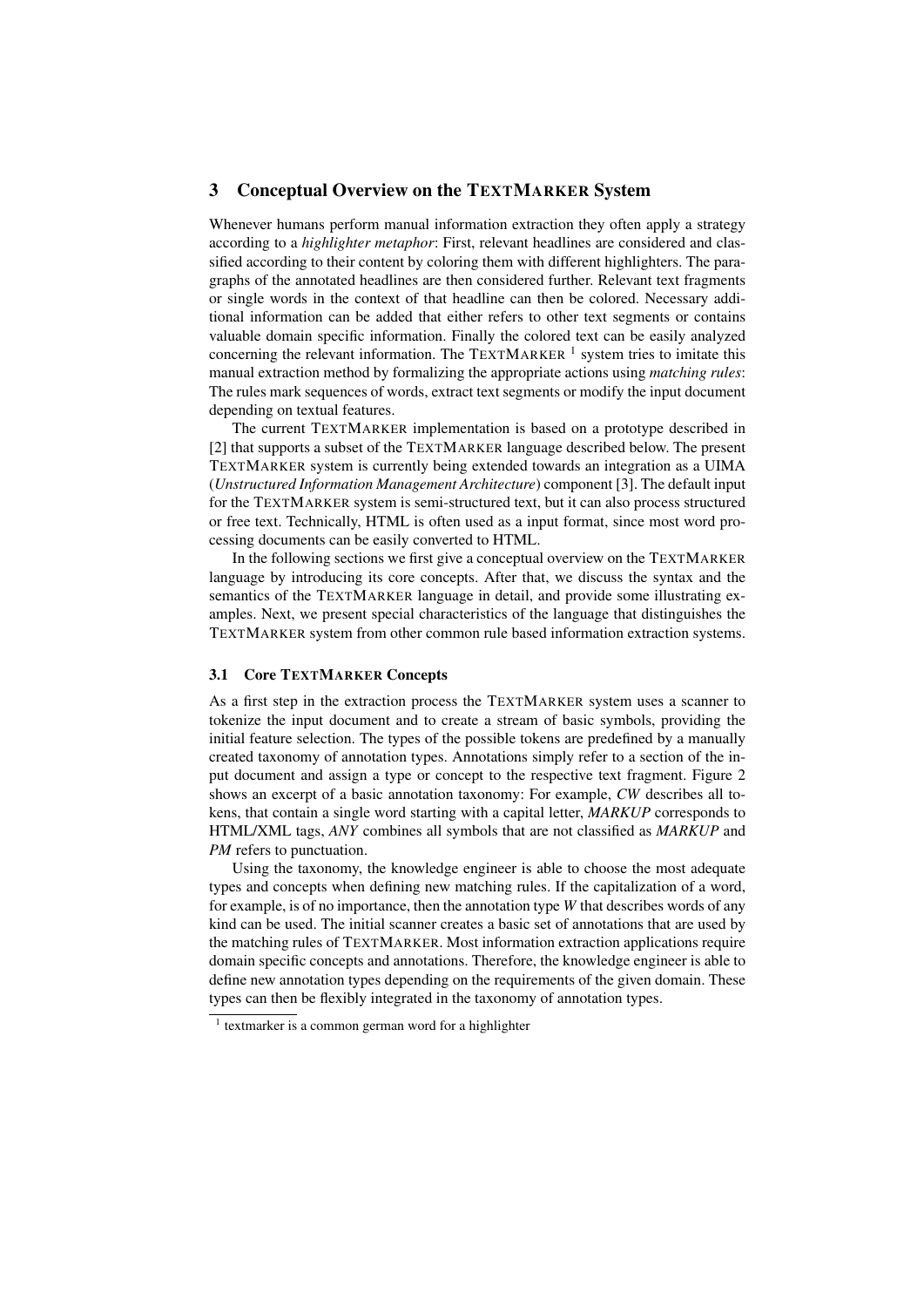

Fig. 2. Part of a taxonomy for basic types. (W=Word, NUM=Number, PM=Punctuations,  $SW=Word$ , where  $SW=Word$ ,  $SW=Word$ , where  $SW=Word$ , without capitals,  $CW=Word$  starting with a capital letter)

# 3.2 Syntax and Semantics of the TEXTMARKER Language

One of the goals in developing a new information extraction language was to maintain an easily readable syntax while still providing a scalable expressiveness of the language. Basically, the TEXTMARKER language consists of definitions of new annotation types  $T$ ypen zusammengefasst werden. Zu diesen  $T$ ypen zusammengefasst werden. Zu die sen  $T$ and matching rules. These rules are based on a list of rule elements headed by the type  $P(E)$  oder Doppelpunkt (Colon ). Den meisten dieser Typen sind aber Typen sind aber Typen sind aber Typen sind aber Typen sind aber Typen sind aber Typen sind aber Typen sind aber Typen sind aber Typen sind aber Typen sin of the rule.

The purpose of the different rule types is to increase the readability of rules by  $W_{\mu\nu}$  is a set of the state of  $W_{\mu\nu}$  in  $W_{\mu\nu}$  is the Abbildung 8.1. making their semantic intention explicit. Each rule element contains at least a basic matching condition referring to text fragments or already given annotations. Additionally a list of conditions and actions may be specified for a rule element. Whereas the  $\mathcal{L}_{\text{F}}$  some december  $\mathcal{L}_{\text{F}}$  some december  $\mathcal{L}_{\text{F}}$  is so we defined that from ante the estimate conditions describe necessary attributes of the matched text fragment, the actions point to operations and assignments on the current fragments. Needless to say these actions will only be executed if all basic conditions matched on a text fragment or annotation and the related conditions are fulfilled. Table 3.2 contains a short and simplified excerpt of the TEXTMARKER syntax concerning matching rules.

| Rule   | $\rightarrow$ RuleType RuleElement+';'                        |
|--------|---------------------------------------------------------------|
|        | $RuleType \rightarrow 'ADDTYPE'   'DEFAULT'   $               |
|        | RuleElement $\rightarrow$ MatchType Conditions? Actions? '+'? |
|        | MatchType $\rightarrow$ Literal   Annotation                  |
|        | Annotation $\rightarrow$ 'ALL' ANY' MARKUP' I' W'             |
|        | Conditions $\rightarrow$ '{' Condition (';' Condition)*'}'    |
|        | Condition $\rightarrow$ '-'? CondType (',' parameter)*        |
|        | CondType $\rightarrow$ 'PARTOF' 'CONTAINS' 'NEAR'             |
|        | Actions $\rightarrow$ '('Action (';'Action)*')'               |
| Action | $\rightarrow$ ActionType (',' parameter)*                     |
|        | $ActionType \rightarrow 'MARK'$  FILTER' 'REPLACE'            |

Table 1. BNF-Extract of the TEXTMARKER language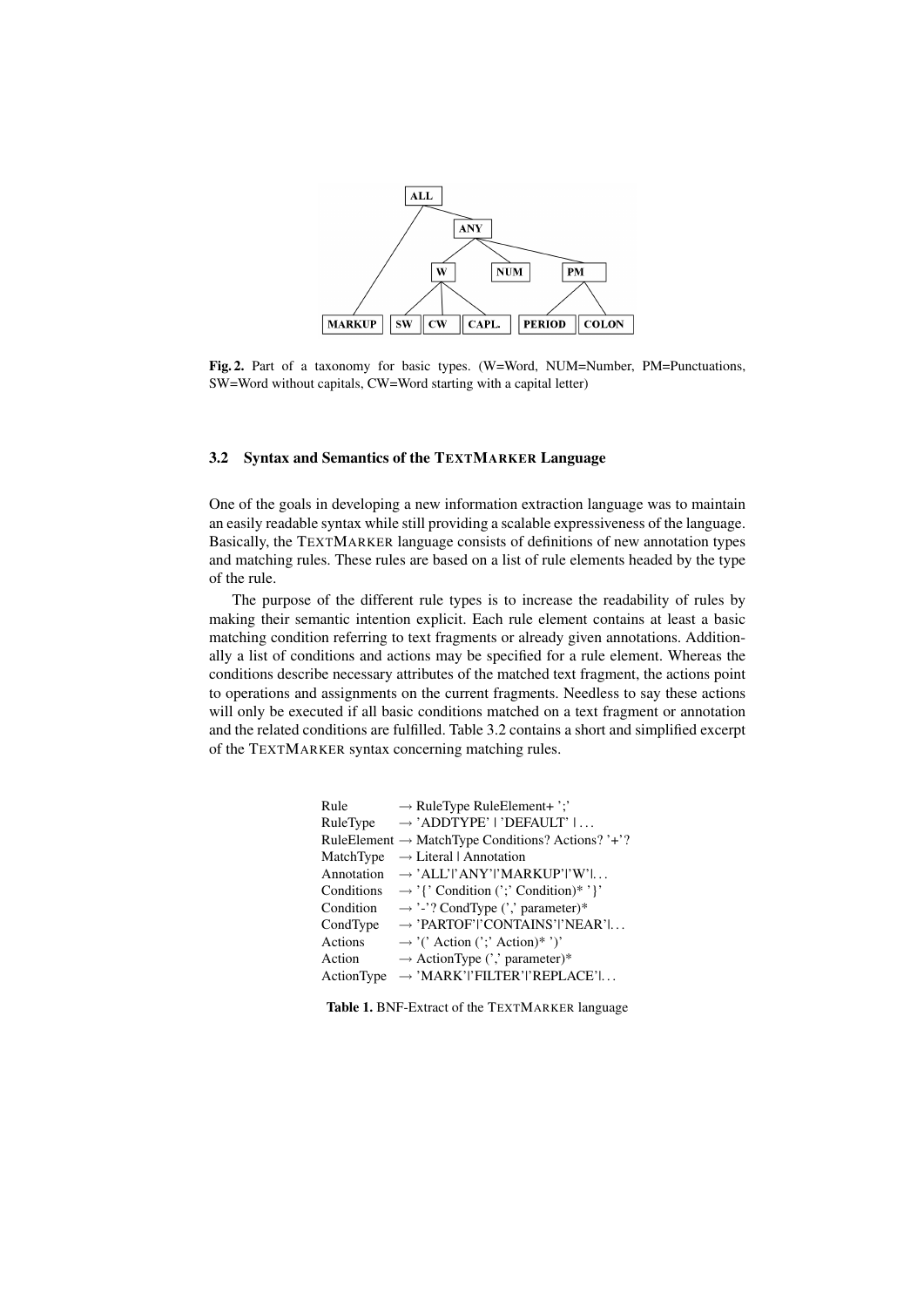Due to the limited space it is not possible to describe all of the various conditions and actions available in the TEXTMARKER system. However, the common usage of the language and its readability can be demonstrated by simple examples:

```
ADDTYPE CW{INLIST,animals.txt}(MARK,animal);
ADDTYPE animal 'and' animal
        (MARK,animalpair,0,1,2);
```
The first rule considers all capitalized words that are listed in an external document *animals.txt* and creates a new annotation of the type *animal* using the boundaries of the matched word. The second rule searches for an annotation of the type *animal* followed by the literal *and* and a second *animal* annotation. Then it will create a new annotation *animalpair* covering the text segment that matched the three rule elements (the digit parameters refer to the number of matched rule element).

```
ADDTYPE ANY{PARTOF,paragraph,ISINTAG,
        font,color=red}(MARK,delete,+)+;
ADDTYPE firstname(MARK,delete, 0, 1) lastname;
DEFAULT delete(DEL);
```
Here, the first rule looks for sequences of any kind of tokens except markup and creates one annotation of the type *delete* for each sequence, if the tokens are part of a *paragraph* annotation and colored in red. The *+* signs indicate this greedy processing. The second rule annotates first names followed by last names with the type *delete* and the third rule simply deletes all text segments that are associated with that *delete* annotation.

# 3.3 Special Features of the TEXTMARKER Language

The TEXTMARKER language features some special characteristics that are usually not found in other rule-based information extraction systems. The possibility of creating new annotation types and integrating them into the taxonomy facilitates an even more modular development of information extraction systems than common rule-based approaches do. Beside others, there are three features that deserve a closer look in the scope of this work: The robust extraction by filtering the token or annotation set, the usage of scoring rules for uncertain and heuristic extraction and the shift towards a scripting language.

Robust extraction using filtering Rule-based or pattern-based information extraction systems often suffer from unimportant fill words, additional whitespace and unexpected markup. The TEXTMARKER System enables the knowledge engineer to filter and to hide all possible combinations of predefined and new types of annotations. Additionally, it can differentiate between any kind of HTML markup and XML tags. The visibility of tokens and annotations is modified by the actions of rule elements and can be conditioned using the complete expressiveness of the language. Therefore the TEXT-MARKER system supports a robust approach to information extraction and simplifies the creation of new rules since the knowledge engineer can focus on important textual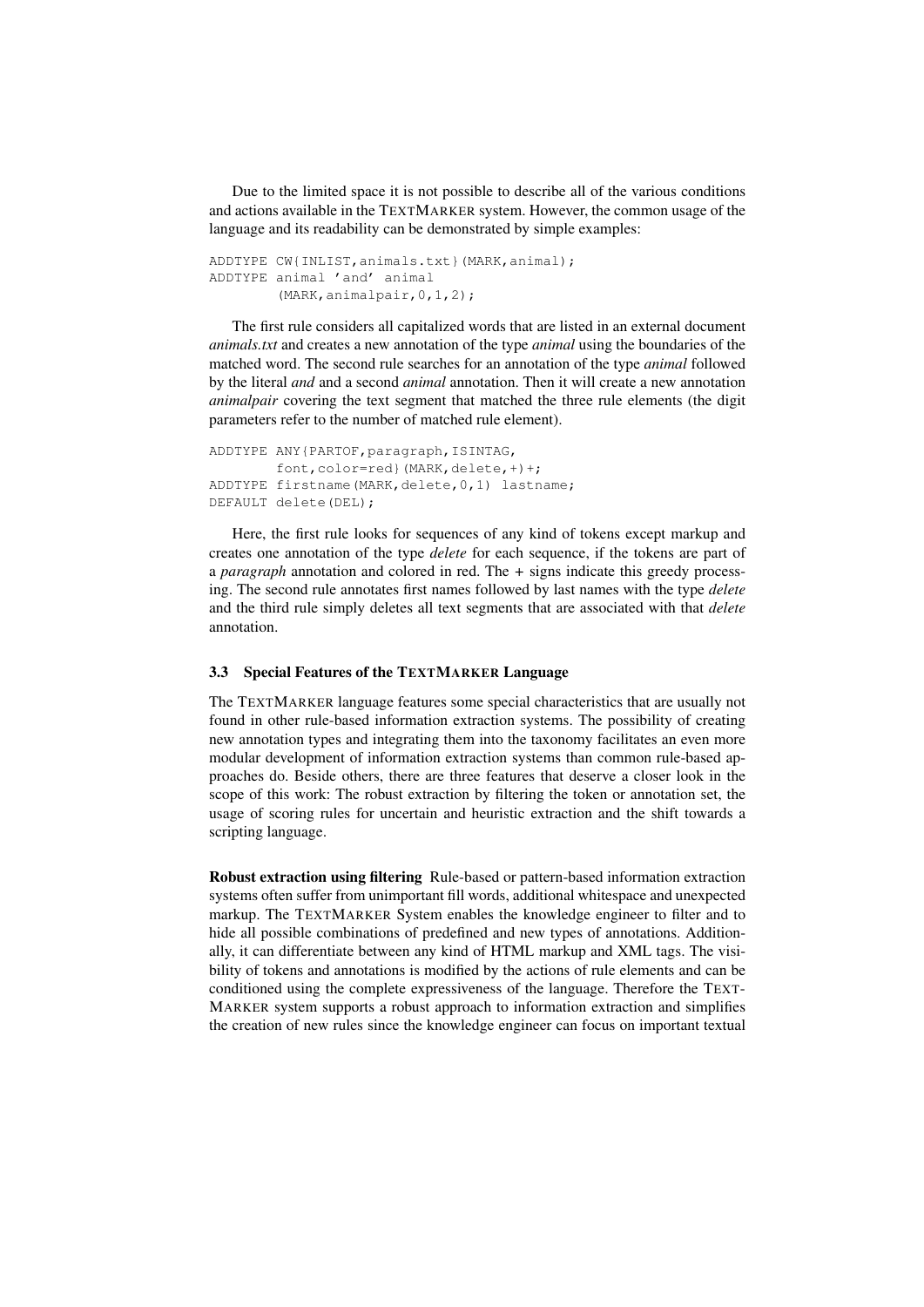features. If no rule action changed the configuration of the filtering settings, then the default filtering configuration ignores whitespaces and markup. Using the default setting, the following rule matches all four types of input in this example (see [2]):

```
DEFAULT 'Dr' PERIOD CW CW;
Dr. Peter Steinmetz, Dr.PeterSteinmetz,
Dr. <b><i>Peter</i> Steinmetz</b>
```
Heuristic extraction using scoring rules Diagnostic scores [4] are a well known and successfully applied knowledge formalization pattern for diagnostic problems. Single known findings valuate a possible solution by adding or subtracting points on an account of that solution. If the sum exceeds a given threshold, then the solution is derived. One of the advantages of this pattern is the robustness against missing or false findings, since a high number of findings is used to derive a solution.

The TEXTMARKER system tries to transfer this diagnostic problem solution strategy to the information extraction problem. In addition to a normal creation of a new annotation, a *MARK* action can add positive or negative scoring points to the text fragments matched by the rule elements. If the amount of points exceeds the defined threshold for the respective type, then a new annotation will be created. Further, the current value of heuristic points of a possible annotation can be evaluated by the *SCORE* condition. In the following, the heuristic extraction using scoring rules is demonstrated by a short example:

```
ADDTYPE p{CONTAINS, W, 1, 5} (MARK, hl, 5);
ADDTYPE p{CONTAINS,W,6,10}(MARK,hl,2);
ADDTYPE p{CONTAINS,emph,80,100,%}(MARK,hl,7);
ADDTYPE p{CONTAINS,emph,30,80,%}(MARK,hl,3);
ADDTYPE p{CONTAINS,W,0,0}(MARK,hl,-50);
ADDTYPE hl{SCORE, 10}(MARK, realhl);
LOGGING hl{SCORE,5,10}(LOG,'Maybe a hl');
```
In the first part of this rule set, annotations of the type *p* (*paragraph*) receive scoring points for a *hl* (*headline*) annotation, if they fulfill certain *CONTAINS* conditions. The first condition, for example, evaluates to *true*, if the paragraph contains at least one and up to five words, whereas the fourth conditions is fulfilled, if the paragraph contains thirty up to eighty percent of *emph* annotations. The last two rules finally execute their actions, if the score of a *headline* annotation exceeds ten points, or lies in the interval of five and ten points, respectively.

Shift towards a scripting language Some projects using the TEXTMARKER system have indicated that a rule-based language with a knowledge representation only based on annotations may not overcome all challenges of a high level information task. Often it is not possible to express the complex background knowledge with simple matching rules or to control the matching process without control structures like loops. Therefore the TEXTMARKER language is being extended with several common features of scripting languages.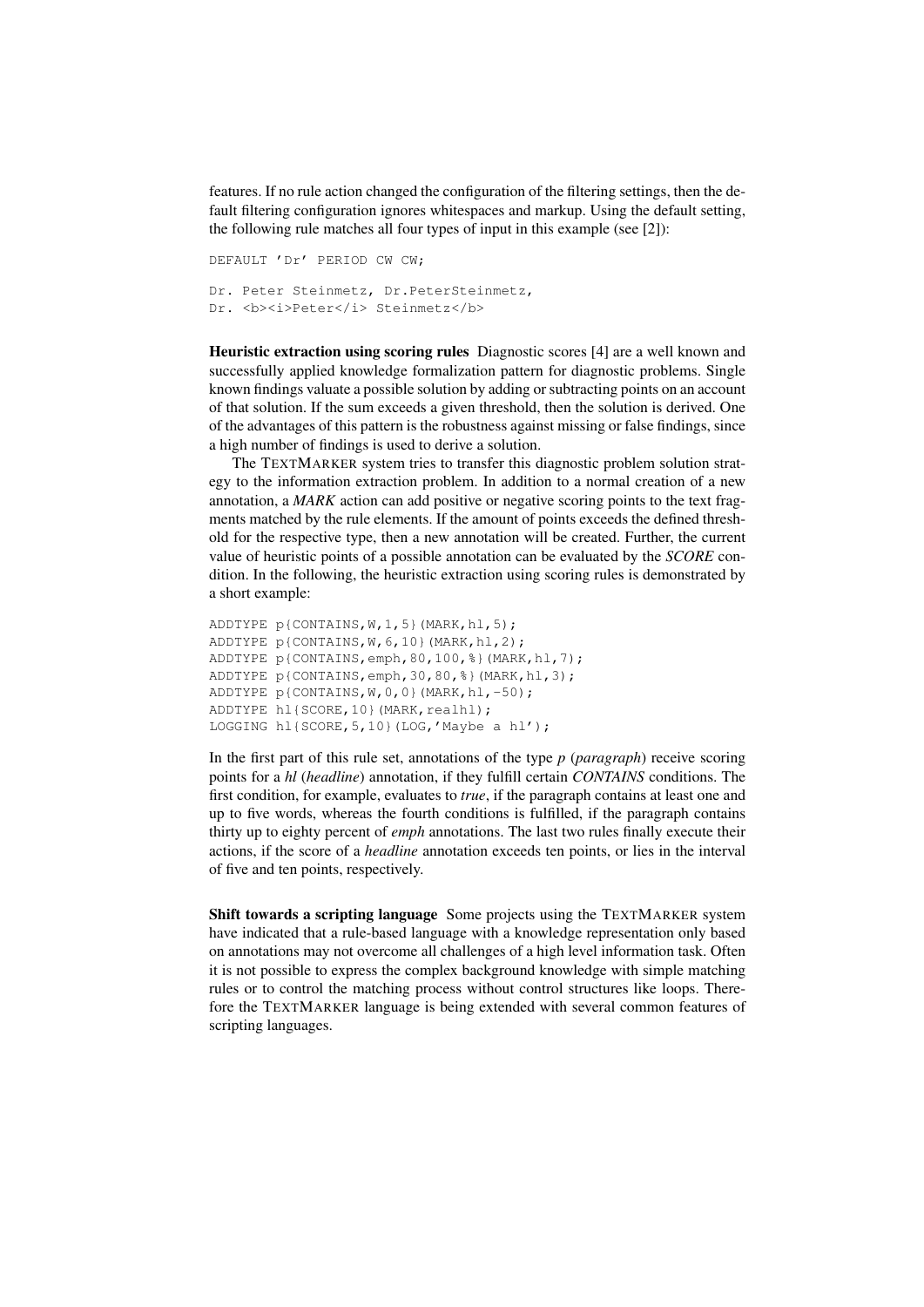- Imperative programming: The TEXTMARKER system does not impose an execution order on the rules based on the fulfilled conditions and/or their complexity. The development of bigger sets of rules has shown that a dynamic execution order holds almost no advantages over imperative program execution order. Additionally, the linear processing allows a comprehensible usage of filtering rules.
- Variables: The usage of variables can significantly improve the expressiveness of a simple language. It is already possible in the TEXTMARKER system to e.g., count the number of certain annotation types and evaluate the result in a condition. But practice has shown that the additional concept of variables and expressions on variables is very useful and helps to solve complex rule engineering problems in an elegant and simple way.
- Conditioned loop blocks: Besides variables and operations another construct known by scripting and programming languages are conditioned statements and loops. In the TEXTMARKER system we combine both constructs to the concept of the conditioned loop blocks. These complex statements contain an identifier, a rule and a list of rules, declarations or even other conditioned loop blocks. The rule defines both the condition statement and the loop statement: The annotations of the rule match on adequate text fragments. The conditions of the rule determine if the contained rules may be executed. Yet the rule can match several times and therefore defines a list of text fragments, on which the contained rules are applied.

```
BLOCK('ID') headlinedParagraph
    {CONTAINS,relevantAnnotation} ( ...
    rules, declarations or blocks ...
)
```
In this short and simplified example, rules, declarations or blocks of rules are only executed if an annotation of the type *headlinedParagraph* is located in the text and if that annotation contains at least one annotation of the type *relevantAnnotation* (condition statement). The statements in the block will be applied on all found text fragments the rule matched and only on them.

More precisely, if the rule has matched on five *headlinedParagraph* annotations, the contained statements will be executed five times overall, one time for each matched annotations. This additional block structure can therefore increase the performance of the TEXTMARKER system, because the considered text area can be restricted and the rules do not need to be applied on the complete document.

Method calls: Another common feature is the declaration and the reference of methods or procedures. For this purpose we are using the conditioned loop blocks again. The identifier is used to call the block like a method by the action of a rule. If the calling rule is not part of the same block or rule file, additional identifiers, respectively file names must be used to reference the complete namespace of the block. Introducing method calls is enabling the TEXTMARKER system to utilize rule libraries and further increases its modularity and reuse.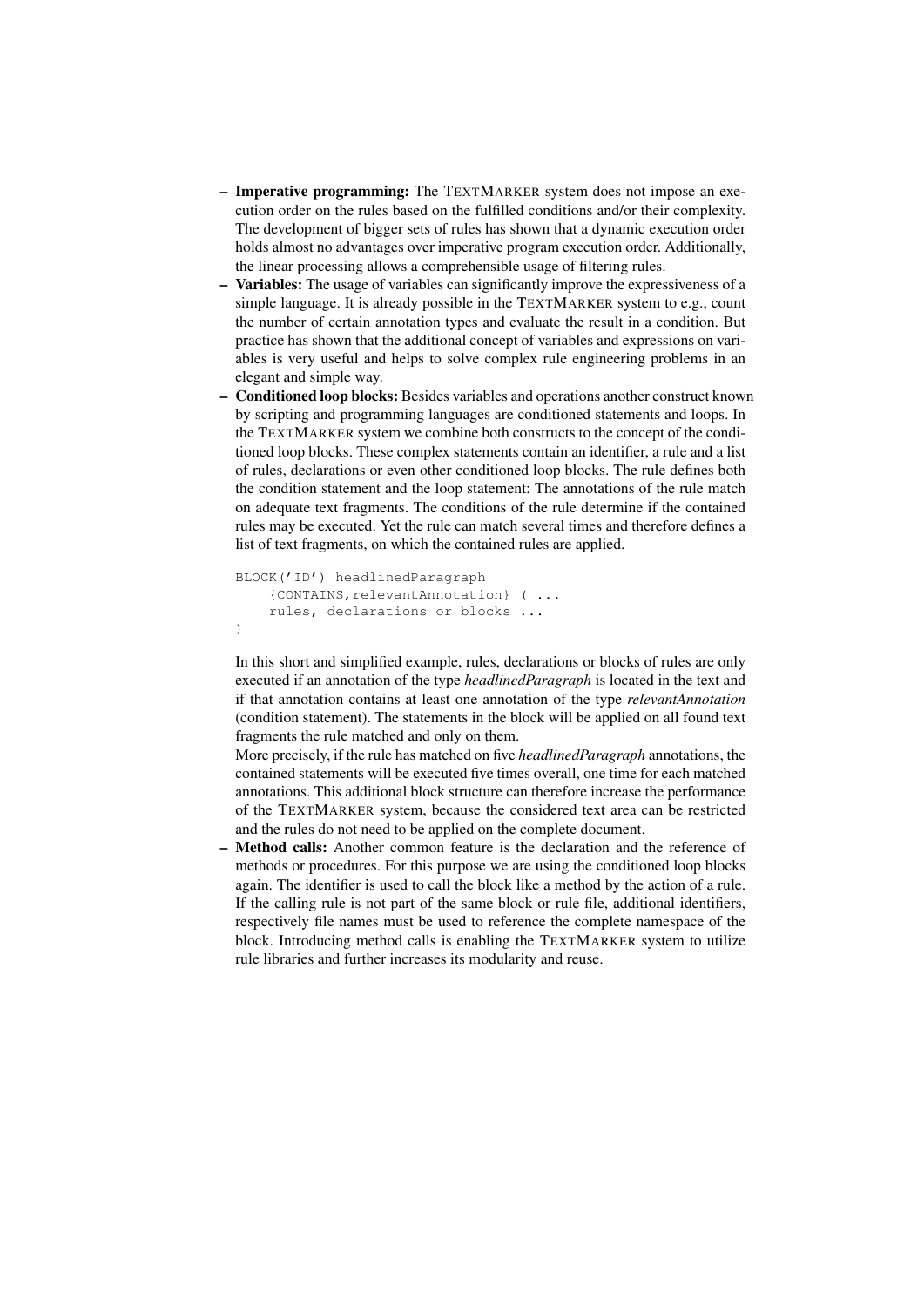These efforts for extending the TEXTMARKER language towards a scripting language was one of the reasons to replace the existing and successful development environment [2]. The new implementation is built on the Dynamic Language Toolkit<sup>2</sup> in order to support the described scripting functionality in the development process.

In test driven development automatic test cases are ideally written for small, atomic units [5]. The smallest unit of a TEXTMARKER scripting file is a single rule. However, with the integration in UIMA, the interfaces of a UIMA component and the information structure [6] are especially suitable for the specification of test cases. The TEXT-MARKER system is integrated in UIMA as a component, i.e. an *Analysis Engine* that provides the functionality of including several scripting files. If the functionality of a large rule set is split into several modular scripting files with internal block structure, then it is still possible to create small and self-contained *testing units*. Therefore the test cases are specified independently of the TEXTMARKER implementation by using the UIMA interfaces, but they can still refer to specific parts of functionality, especially single block definitions of a TEXTMARKER scripting file.

# 4 Case Studies

In the following sections we describe two real-world case studies applying parts of the presented approach. The first case study is concerned with high-level information extraction in a technical domain. The second case study considers the generation of structured data records given semi-structured medical discharge letters.

#### 4.1 High-Level Information Extraction

The case study is about a high level information extraction, automatic content segmentation and extraction task. Unfortunately, we can only describe the case study in a very general way due to non-disclosure terms. As a general setting, word processing documents in common file formats<sup>3</sup> like Microsoft Word or OpenOffice are mined for information specific to certain projects, with temporal margins, e.g., similar to curricula vitae. The input documents feature an extremely heterogeneous layout and are each written by a different person. Interesting text fragments may relate from plain text to structured tables or even combinations or parts of them. Additionally, the layout is not sufficient enough for a correct classification, since also domain dependent semantics may change the relevance of a fragment. The output of a document are a set of templates that contain exact temporal information, the exact text fragment related to the template and various domain specific information, e.g., a project name or company names in our curriculum vitae example.

Although the application is still under development, it already involves 479 rules and several domain specific dictionaries with up to 80000 entries. Basically, the TEXT-MARKER system tries to imitate the human perception of text blocks. For this purpose interesting named entities, e.g., temporary information, are recognized. Then, the application locates text structures of different types of complexity and size, e.g., a headlined

<sup>2</sup> Dynamic Language Toolkit: http://www.eclipse.org/dltk/

<sup>&</sup>lt;sup>3</sup> The input documents are converted to HTML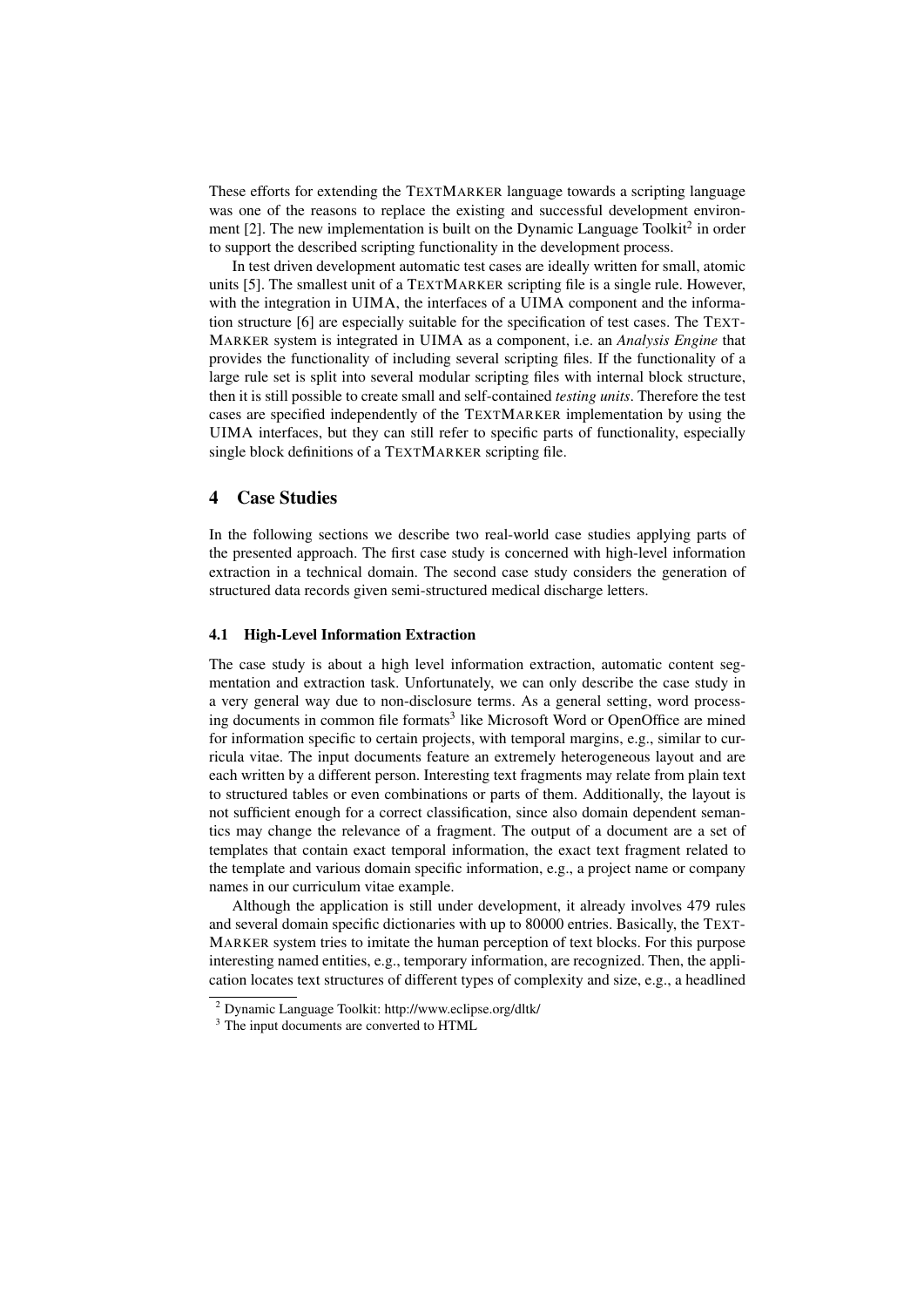paragraph or a row of a table. If one of these text fragments or a set of text fragments of the same type contains a significant pattern of interesting named entities, then they are marked as a relevant block of text. Finally, additional rules are used to detect the domain specific information which is also used to refine the found segments. In the current state the TEXTMARKER application was evaluated on correct text fragments and temporal data only. It achieved an F1 measure of 89% tested on 58 randomly selected documents with 783 relevant text fragments. These results seem to indicate potential for further improvements, however, in order to obtain more reliable results we need to perform more evaluations together with our project partners first.

The development of the application used a process model similar to the common model with ad-hoc testing. Normally, an information extraction application is tested automatically for quality assurance. But due to the characteristics of the high level information extraction task, it is often not suitable to utilize complete annotated documents for back testing. Therefore a semi-automatic approach with several supporting tools was used. The applied process works as follows: At the beginning a new application or a new requirement is defined by the domain specialist. He or she manually selects a representative set of documents and creates a test corpus. The knowledge engineer develops new rules using the test corpus and informal specifications. The domain specialist tests the new rules with the test documents for their functionality. Then he or she creates a feedback document, a documentation of the errors with examples. Furthermore, the new rules are additionally tested on a new test corpus with randomly selected documents. The feedback document is extended with the new reported errors. The knowledge engineer writes new rules to correct the documented errors. If the functionality or the quality of the rules is not sufficient enough, the process is iterated: Either new features are added or the rule set has to be improved further. In both possibilities the knowledge engineer receives a new representative corpus for testing.

The experience with this application motivated the development of the presented test-driven process model. The process has already been partially implemented, and especially the controlled formalization of test cases, the isolated specification of new features and the automatic back testing of different kinds of test cases provide distinct advantages over the current ad-hoc testing process model.

#### 4.2 Diagnostic Case Extraction from Textual Discharge Letters

The second case study considers the generation of cases from semi-structured medical discharge letters. These letters are written by the physicians when a patient has been diagnosed and leaves after a hospital stay. The letters are typically written by the responsible physicians themselves and are stored as MS Office (Word) documents. These contain the observations, for example, the history of the patient, results from certain examinations, measurements of laboratory parameters, and finally the inferred diagnoses of the patient. Figure 3 shows an example of a partial (anonymized) discharge letter with the diagnosis, anamnesis, and some laboratory values. The available electronic discharge letters provide the basis for various purposes, for example, for quality control with respect to a hospital information system, for medical evaluations, or for creating case-based training sessions.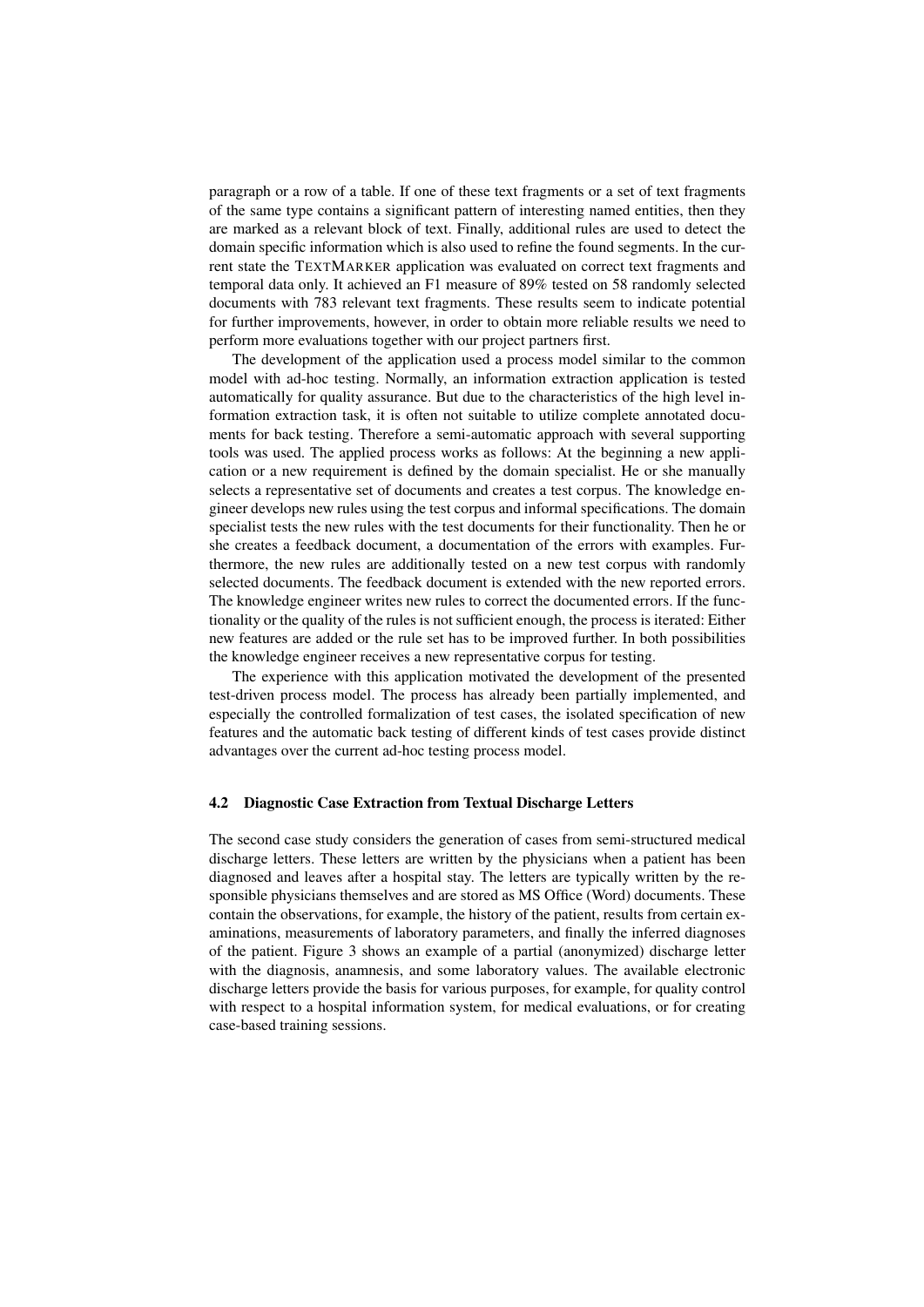#### **Diagnosen:**

Leberzirrhose ethyltoxisch CHILD C Therapierefraktärer Aszites (chylös) Indikation zur TIPSS-Anlage Indikation zur Lebertransplantation Z. n. Ösophagusvarizenblutung Z. n. spontan bakterielle Peritonitis Z. n. Prostataektomie bei Prostata-Karzinom. Hyperplastischer Magenpolyp Z. n. Polypektomie eines Colon-Polypens an der Bauhin'schen Klappe.

#### **Anamnese:**

Herr X wurde uns mit therapierefraktärem Aszites bei Leberzirrhose vorgestellt. Auch unter gesteigerter Diuretika-<br>Dosierung waren Aszitespunktionen in kurzen Abständen notwendig. Herr X wurde nun zur erneuter Aszitespunkt Neueinstellung der medikamentösen Therapie stationär aufgenommen. Des Weiteren sollte eine Gastroskopie bei bekannten hyperplastischen Magenpolypen durchgeführt werden. Der Patient berichtete über eine Gewichtszunahme von 6 kg innerhalb von einer Woche. Die Trinkmenge läge z. Z. bei 2,5 – 3 Liter pro Tag. Wegen zahlreicher Nebenwirkungen wurde die aktuelle Medikation in Rücksprache mit unterer gastroenterologischen Ambulanz abgesetzt. Zuletzt nahm der Patient an Torasemid 20 mg und Spironolacton 200 mg täglich ein.

# **Labor:**

**(XX.XX.20XX 10:20:00)**

K<u>linische Chemie:</u> Eisen: 38 [59 - 158] µg/dl;<br><u>Gerinnung:</u> Thromboplastinzeit n. Quick: 44 [70 - 130] %; Ratio int. norm.: 1.63 [0.85 - 1.18] ; PTT: 64.1 [23 - 36] s;<br>Antithrombin III: 27 [75 - 125] %; Fibrinogen (Clauss *Dimere (immunol.): 0.420 [0 - 0.190] mg/l; Serumproteine und Tumormarker:* Ferritin: 30 [30 - 400] µg/l; *Transferrin: 169 [200 - 380] mg/dl; Transferrinsättigung: 15.9 [16 -* 

Fig. 3. Example of a partial discharge letter (in german): The screenshot shows the diagnoses, anamnesis, and laboratory examination part ("Diagnosen, Anamnese, Labor"). Then, the segments corresponding to these need to be extracted, and post-processed for data extraction.

The text corpus is made up of a set of discharge letters for a set of patients. The goal is to process these and to extract the relevant information (observations, diagnoses) from the discharge letters. We started with a training corpus of 43 discharge letters. For extracting the relevant information, we developed a set of rules that take the structure of the document into account. A discharge letter needs to follow a certain standard structure: The document is started by the salutation, the diagnosis part, the history of the patient, textual paragraphs describing the results of various examinations like computer tomography (CT), and the result of laboratory examinations, i.e., the measured parameters. For applying the TEXTMARKER system, we can therefore focus on these building blocks of the document. Therefore, the domain specialist provided this information and annotated several documents concerning the important text blocks, and the respective concepts. Each of the documents contained in the test corpus was annotated with the concepts that are mentioned in the document. In this way, we developed a set of rules for extracting segments of the letter first, for example, considering the diagnosis block. After that, those segments were split up further, for example, considering the fact that individual diagnoses are almost always contained in separate lines.

The corpus is still being extended, and new diagnoses and observations are being added to the set of important concepts. Therefore, this provides for an ideal option for further applying and testing the presented approach. The new concepts can be integrated and captured with new rules, and their application can be debugged in context using the new framework.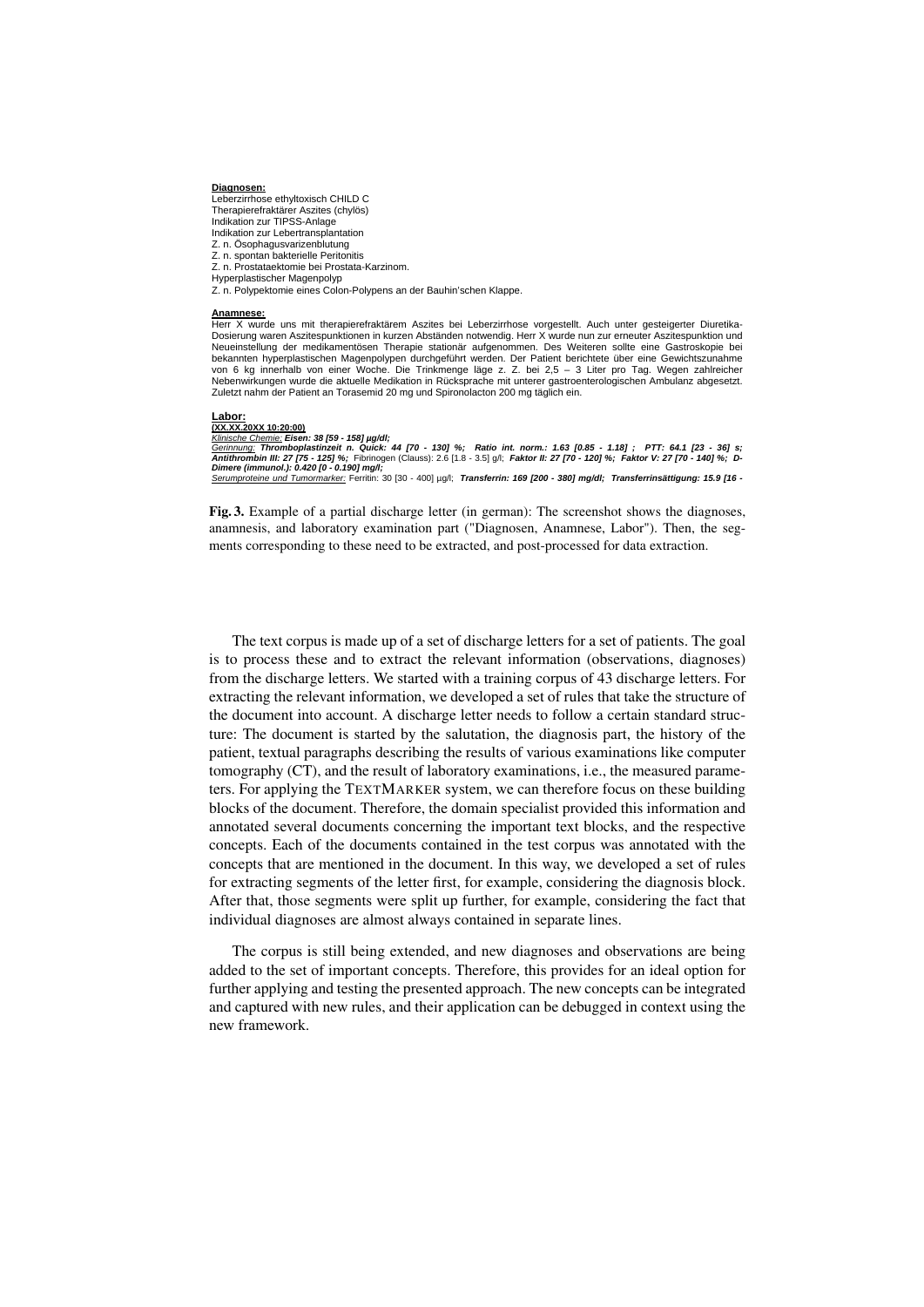## 5 Conclusions

Information extraction is part of a widespread and still growing scientific community that originates a multiplicity of new systems, tools and approaches. The initial development of the TEXTMARKER system was influenced by the LAPIS system [7] and the LIXTO SUITE [8] with its LIXTO VISUAL WRAPPER.

Test-driven development is a well known and successfully applied development strategy. It is often combined with agile methods like extreme programming and is supported by an automatic testing framework. Test-driven development is not only a test first approach for quality management, but also for the analysis and design process [5].

Various studies have shown that test-driven development reduces the defect rate and detects defects earlier. Maximilien et al. [9] have shown a reduction of defect by 50 percent compared to an ad-hoc unit testing approach. Baumeister et al. [10] applied automatic tests and restructuring methods for an agile development of diagnostic knowledge systems. They defined different types of tests, e.g., on correctness, anomalies or robustness, and noticed significant improvements for the evolutionary development.

In the area of text mining and information extraction, ad-hoc testing against a hand annotated *gold standard* is common practice. The tool *CFE* (Common Feature Extraction) [11] is a system for testing, evaluation and machine learning of UIMA based applications. It provides the declarative language *Feature Extraction Specification Language* (FESL) that is interpreted and executed by a generic UIMA component. However, to the best knowledge of the authors, there is no prominent tool that supports a test-driven development of information extraction applications beyond common back testing. The strategy of test-driven development can be used for the development of complex information extraction applications. Yet, the transfer is not straight forward for common rule-based or pattern-based tools. The test specification and the test framework has to incorporate the imprecise nature of the unstructured information domain.

In this paper, we have presented a test-driven approach for the development of complex text extraction systems using TEXTMARKER. We have proposed a process model for the discussed task, and we have introduced the necessary components and features of TEXTMARKER in detail. Additionally, we have discussed two real-world case studies for exemplifying the presented approach.

The test-driven strategy is being integrated in our case studies. We expect a significant improvement in the development in general and especially in defect detection, defect reduction and an accelerated development. The process model described in this paper has some prominent features that are not found in the common development strategy. The presented process model supports an incremental development with minimal initial test cases. Real world test cases that define the common requirements can be combined with synthetic test cases for specific features and quality management. Furthermore, the proposed test-driven development process contains short iterations of different steps and provides a flexible way to create complex information extraction applications. The debugging step combines the advantages of the rule-based approach of the language, the powerful integrated development environment and the information contained in the test cases. Therefore detailed debugging information about the rule applications, the matched text and the conditions of each rule elements can explain each occurred error. The common *red-green* metaphor of the automatic testing frameworks is